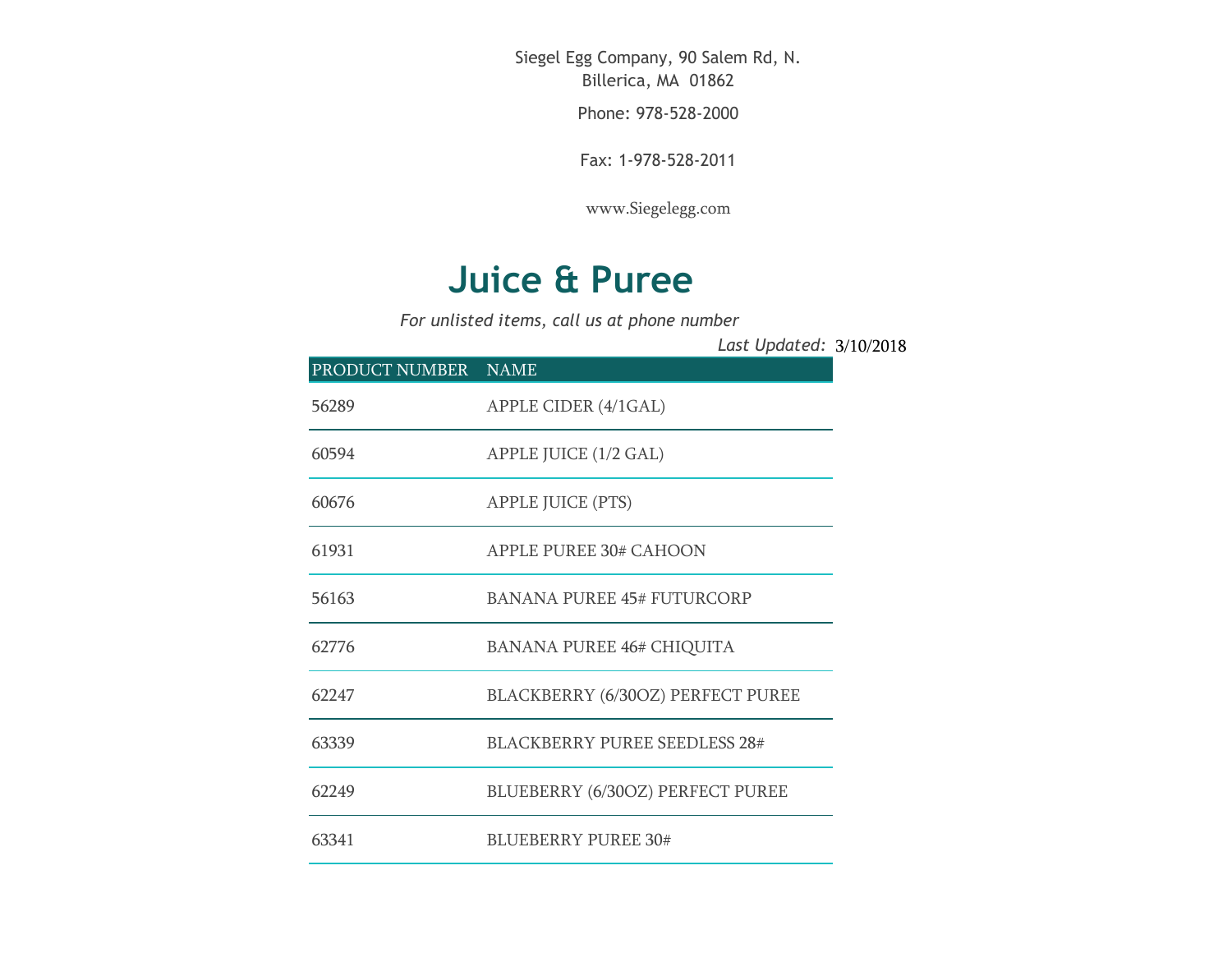| PRODUCT NUMBER NAME |                                    |
|---------------------|------------------------------------|
| 60691               | <b>CRANBERRY CONCENTRATE PAILS</b> |
| 334                 | <b>CRANBERRY PUREE 33#</b>         |
| 58504               | <b>JUICE GAL TAMPICO</b>           |
| 60776               | LEMON JUICE (1/16) NATALLES        |
| 60369               | LEMON JUICE (12/30OZ) MINUTE MAID  |
| 59188               | LEMON JUICE (12/32 OZ) REC         |
| 62501               | LEMON JUICE (12QT) ORCHARD ISLAND  |
| 59968               | LEMON JUICE (6QT) SUN ORCHARD      |
| 57340               | LEMON JUICE 4/1GAL RECON           |
| 60390               | LEMON ZEST (6/30OZ) PERFECT PUREE  |
| 60573               | LEMONADE (1/2 GAL) HOOD            |
| 60574               | LEMONADE (1/2 GAL) OAKHURST        |
| 60677               | LEMONADE (PTS)                     |
| 60059               | LIME JUICE (12/1 LITER) ROSES      |
| 2077                | LIME JUICE (16/1QT) SUN ORCHARD    |
| 62250               | MANGO (6/30OZ) PERFECT PUREE       |
| 62746               | <b>MANGO PUREE 28#</b>             |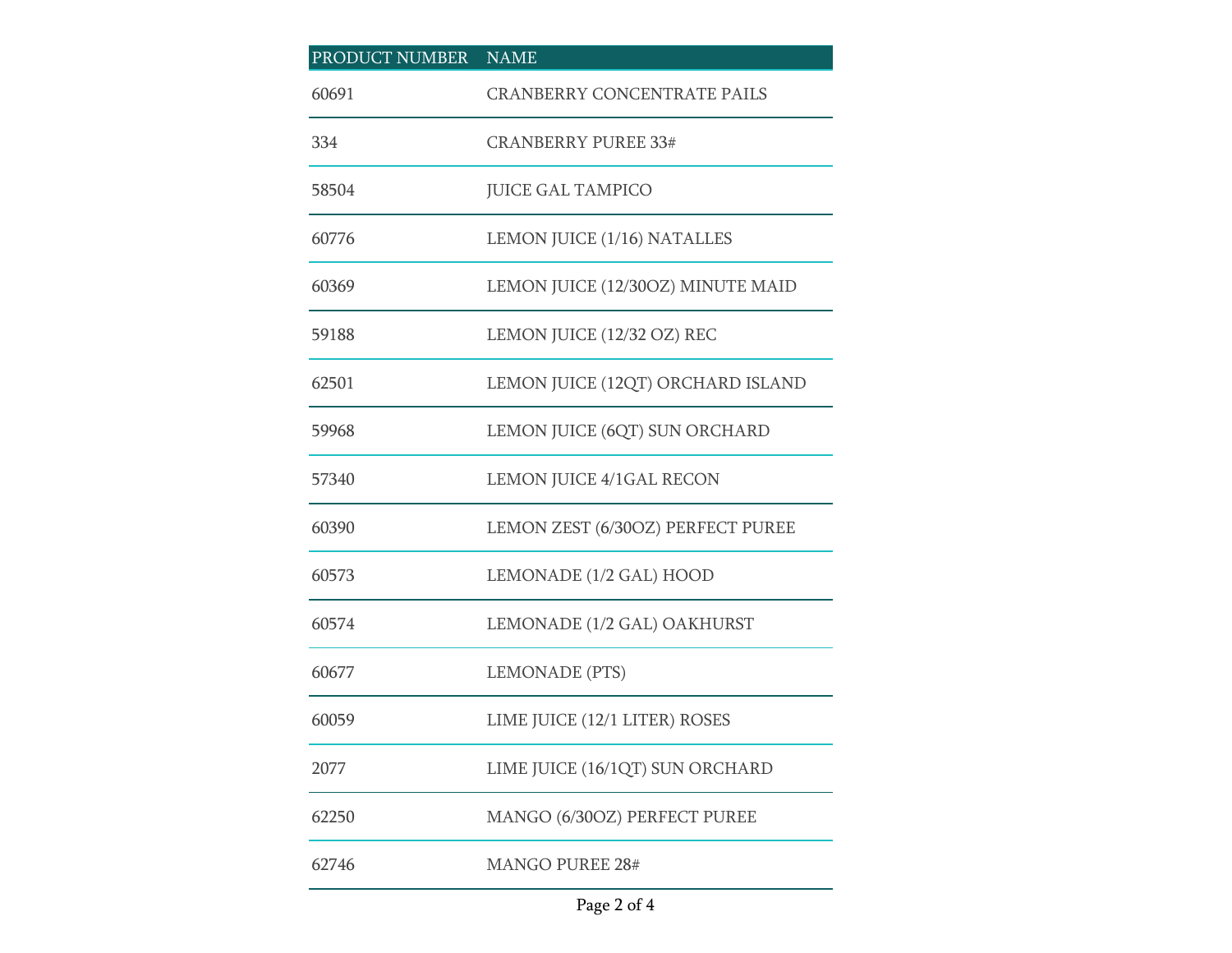| PRODUCT NUMBER | <b>NAME</b>                                        |
|----------------|----------------------------------------------------|
| 58640          | ORANGE JUICE (4/120OZ) FLORIDA<br><b>NATURAL</b>   |
| 57354          | ORANGE JUICE (5 GAL) NORRIS                        |
| 57655          | ORANGE JUICE (GAL) OAKHURST                        |
| 56206          | ORANGE JUICE FRESH (1/2 PTS)                       |
| 55990          | ORANGE JUICE FRESH (14OZ) PREMIUM<br><b>HOOD</b>   |
| 56098          | ORANGE JUICE FRESH SELECT (1/2 GAL)<br><b>HOOD</b> |
| 55747          | ORANGE JUICE FROZEN CONCENTRATE<br>(12/32OZ) GREGP |
| 60391          | ORANGE ZEST (6/35OZ) PERFECT PUREE                 |
| 63473          | PASSIONFRUIT PERFECT PUREE (6/30OZ)                |
| 60809          | PEACH PUREE 28#                                    |
| 63340          | <b>PEACH PUREE 28#</b>                             |
| 60810          | <b>PEAR PUREE 28#</b>                              |
| 60690          | PLUM PUREE 28# DAMSON                              |
| 60370          | RASPBERRY (6/30 OZ) PERFECT PUREE                  |
| 58570          | <b>RASPBERRY RED PUREE SEEDLESS 28#</b>            |
| 62248          | STRAWBERRY (6/30OZ) PERFECT PUREE                  |
| 63338          | STRAWBERRY PUREE SEEDLESS 28#                      |